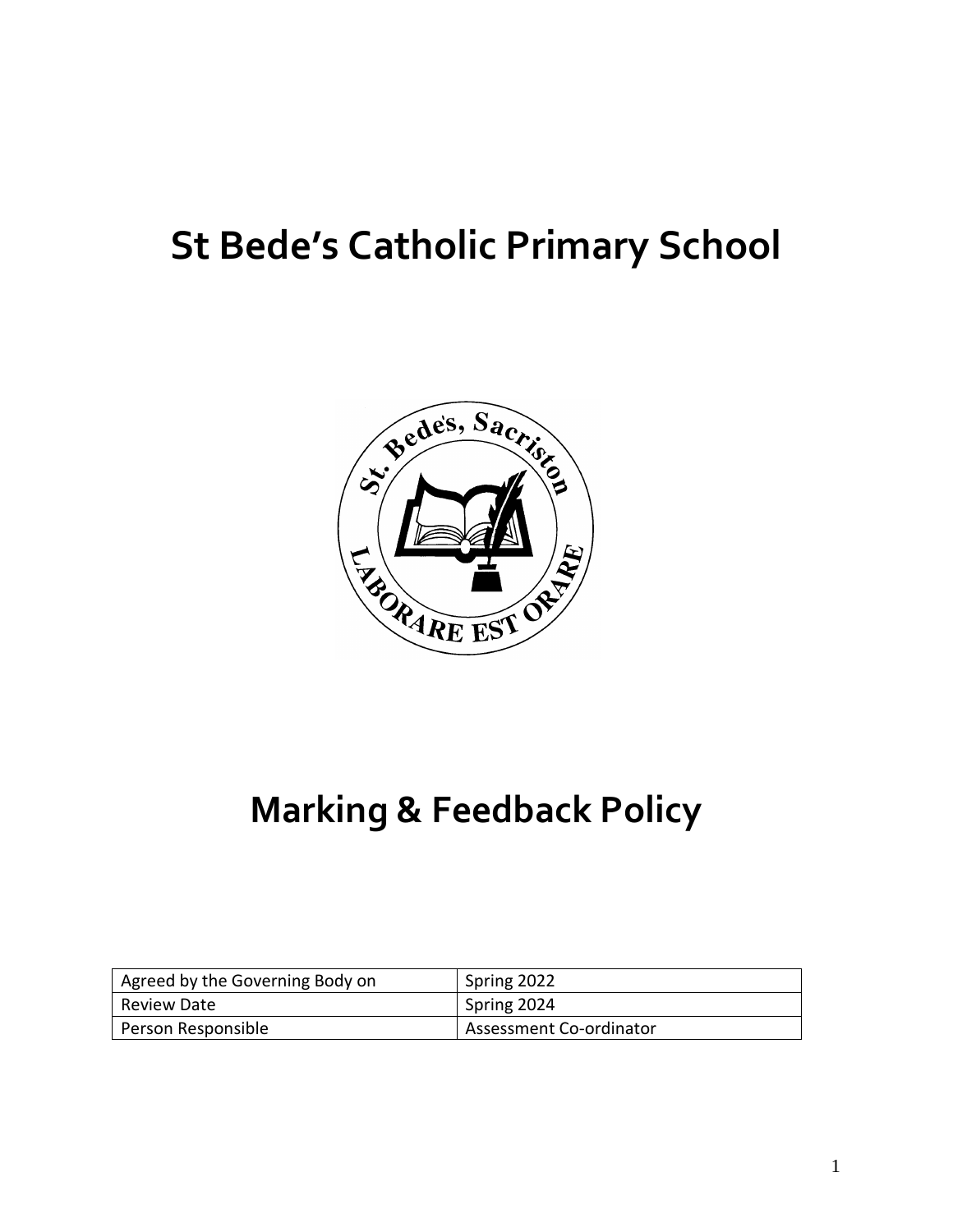#### **Rationale**

The underlying purpose for considering how pupil's work is marked is to further the aim of our school Mission Statement: Shine Brightly for all with Christ as Our Guide… (Matthew 5:16)

It is to ensure that all children have their work marked in such a way that it is likely to improve their learning, promote progress, develop their self-confidence, raise self-esteem and provide opportunities for self-assessment.

As a result of this policy there will be greater consistency in the way that children's work is marked across the whole school.

Work clearly and appropriately marked will provide clear evidence of progression and help to move children's learning on.

#### **Principles**

- Marking of children's work can have different roles and purposes at different times and can involve both written and verbal feedback.
- Whenever appropriate/possible, teachers should provide individual verbal feedback to children.
- The marking of children's work, either written or verbal, should be regular and frequent.
- Teachers should look for strengths before identifying weaknesses when marking work.
- Marking should be linked to learning objectives/targets, even for the most able children.
- Marking procedures and marking standards should be consistently applied across the key stage/school.
- Marking practices and procedures should be in keeping with the school's overall policy on assessment, recording and reporting achievement and in keeping with a wide range of ways in which the school recognises and celebrates children's achievements.
- Scores should be used to inform teacher's judgements concerning children's progress and to inform teacher records and reports.
- Marked work will provide clear evidence of a child's progression.

#### **Guidelines**

The following procedures for correcting children's work should be implemented by all staff:

- All work must be dated.
- Children in Upper KS2 must write the long date in all books except numeracy and RE where a short date is required then the following format should be used (dd/mm/yy).
- Additionally any pupils in Upper KS2 with identified SEN and/or specific motor difficulties may write the short date or have the date written for them.
- In lower KS2 and KS1, the short date will be accepted in all books except Literacy where the long date must be written (from an appropriate time given individual children's abilities).
- In EYFS the date and Learning Objective will be written in most instances by staff although children will be encouraged to write the short date on their independent work if appropriate.
- All dates and Learning Objectives must be underlined in KS2.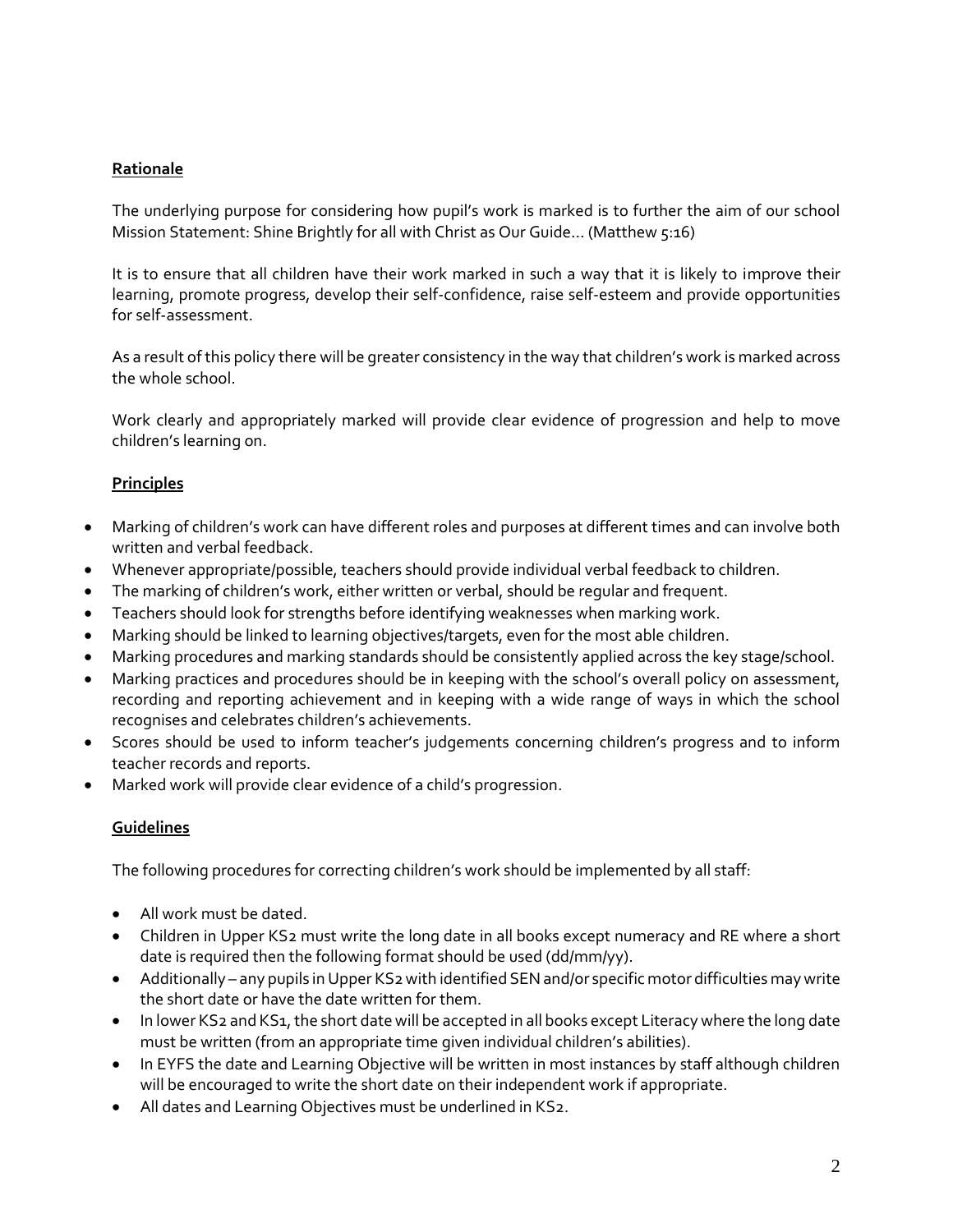- The children must write the date on the top line, leave a line then write the Learning Objective (LO).
- All work must be marked.
- All marking should be clear and informative for anyone to see.
- Any written commentary must be grammatically sound and at an age appropriate level.
- Children's work should be corrected as soon as possible after completion and, if possible, in the presence of the child.
- Work should be corrected according to the curriculum focus, i.e. in a piece of science work, correct the science, not the English content. (Although basics might be addressed verbally).
- If children make neat copies of their work after it has been corrected, originals will be in draft books to show to parents as an indication of a child's true progress.
- If a child has achieved the outcomes of the lesson then this should be indicated as such by drawing a smiley face next to the LO.
- Where the teacher requires a child to correct some of their work, a magic wand will be drawn next to the work to be corrected.
- Where the teacher includes a challenge for the child, a magic wand will be drawn at the end of the piece of work with the challenge next to it, or in the middle of the work if the work given is too easy for the child.
- If verbal feedback is given, the work should be marked 'VF' to indicate this.
- If work is completed independently by the child then work should be indicated as such with an 'I'.
- If work is completed with the support of an adult in the classroom then work should be indicated as such with an 'S'. This should also be used to indicate where children may have used practical resources or equipment (e.g. in maths).
- If children have self-marked their work, they will do this using red pencil.
- The child should show their opinion of their learning by drawing a coloured square next to their Learning Objectives: red for unhappy, yellow for unsure and green for happy.

#### **Literacy**

- All pieces of extended writing should be quality marked.
- Written work must be marked against success criteria which is to be stuck underneath the date and Learning Objective before the children start writing.
- Margin marking must be used when marking a piece of writing and children should be given time to respond to this (See Appendix  $2, 3$  and  $4$ )
- Whole class feedback may be used if it is felt that a significant number of children have made the same errors (e.g. in grammar or punctuation).
- All margin marking should be completed by the child using a red coloured pencil.

#### **Numeracy**

- Challenge will be provided if the children have all of their answers correct.
- Correct answers will be marked with a tick and incorrect answers marked with a cross.
- If there are a significant number of errors marking should stop and verbal feedback should be given to support the child.
- Corrections identified by marking will be corrected by the child using red pencil.
- Whole class feedback may be used if it is felt that a significant number of children have made the same errors.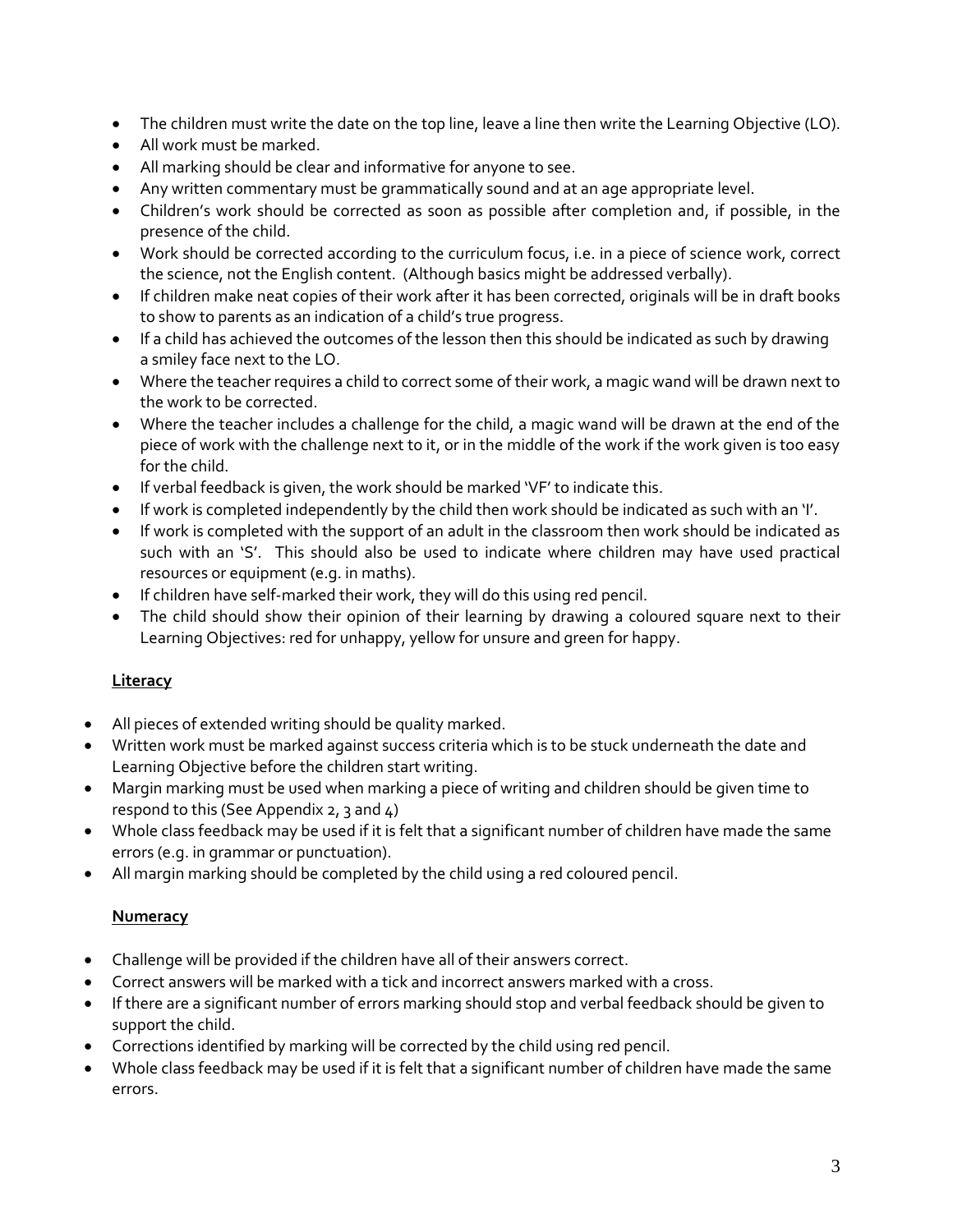#### **Foundation subjects**

- Teachers to quality mark at least two pieces of work per topic. Work should be corrected according to the curriculum focus, i.e. in a piece of science work, correct the science, not the English content. (Although basics might be addressed verbally).
- Whole class feedback may be used if it is felt that a significant number of children have made the same errors/misconceptions.

#### **Marking Colours**

The school's preferred colour that work should be marked in is Green. Green is seen as a calming colour.

#### **Whole School Approach to Marking**

The staff of this school have come together to determine a common marking policy in order that children will come to understand a whole school approach to the recognition of their efforts. Our school will enable children to understand that throughout their time at school the purpose of marking is:

- To recognise those areas of school work that are good and celebrate them.
- As a means of giving encouragement towards producing work at an expected level and ways in which to improve their work further.
- To indicate to children what happens next to help ensure progression.
- To check for standards, individually, and within the class.
- To determine whether a child can work within set time limits or targets.

The marking of work is part of the feedback that children receive regarding the performance of their work in school. Marking is seen as a longer-term record of progress with immediate feedback coming from discussion with the teacher about work performance.

Marking needs to be a positive tool for encouragement - if a negative comment is necessary this should be done by discussion between adult and child and a "VF" used to indicate that this has happened. This may then be used by teachers as a conversation point with parents/carers if this is felt necessary.

#### **Rewards and Sanctions**

Children are given stickers and house points for work and behaviour, which shows improvement or effort. Comments on children's work are positive and/or constructive. (See the behaviour policy for further information). Children may be asked to repeat work that is not completed to an acceptable standard. This may be at playtime or at home.

#### **Reporting**

End of year reports are sent to parents and a copy kept on their CPOMs file.

Parents will be invited to discuss their child's progress with his/her teacher by appointment in the autumn and spring term. At any time a parent or teacher is concerned an appointment can be made.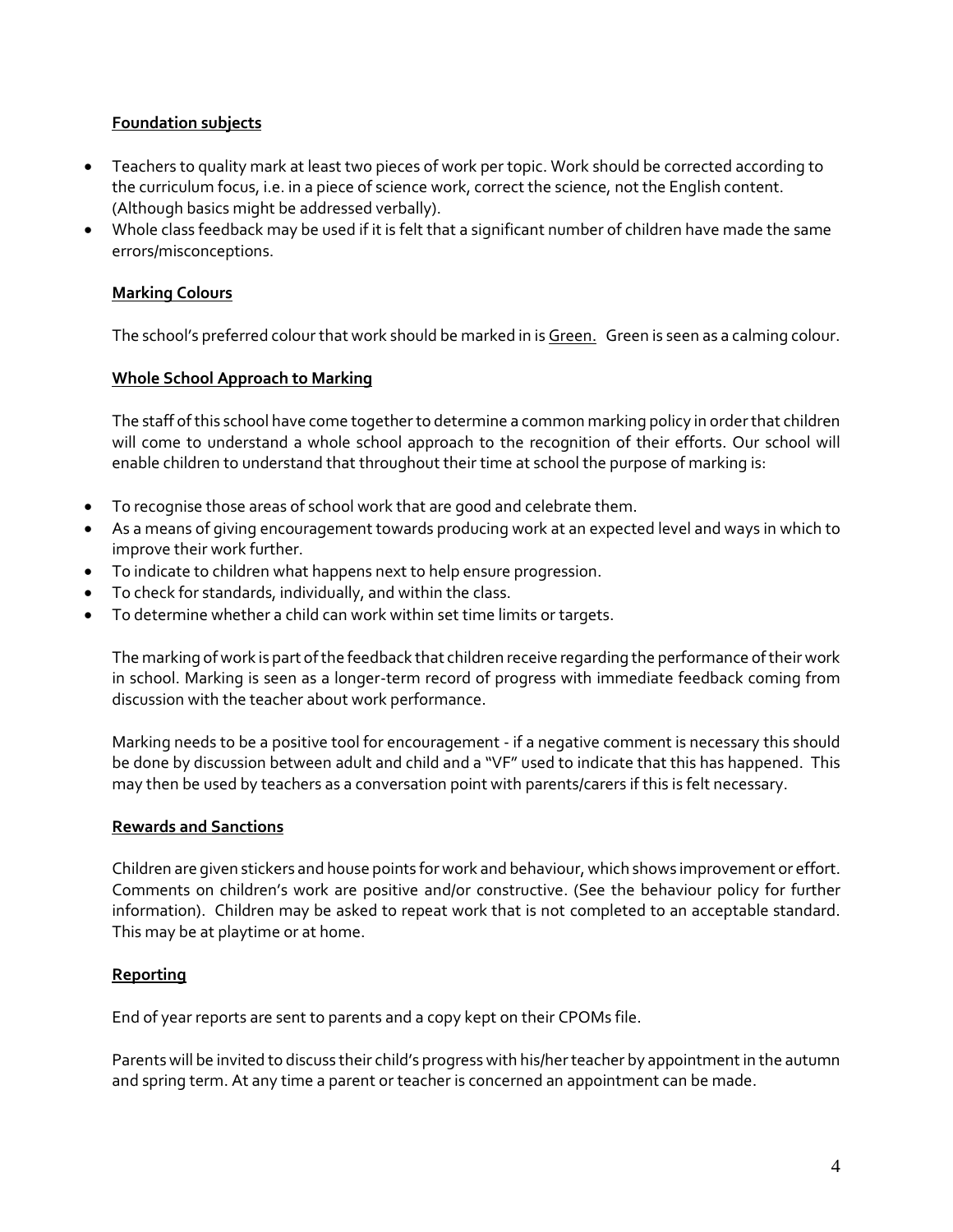### Appendix 1

Codes to be used in books:

| Symbol/code                                        | Use and meaning                                                                                                                                                                                                                                                               |
|----------------------------------------------------|-------------------------------------------------------------------------------------------------------------------------------------------------------------------------------------------------------------------------------------------------------------------------------|
| Wand                                               | To be used to inform the children that they have a<br>challenge. This should go at the end of a piece of work<br>to ensure progression. If possible use the wand in the<br>middle of a piece of work when the work has been<br>identified as too simple.                      |
| Smiley face                                        | To be placed next the learning objective to show that<br>this has been met during the lesson.                                                                                                                                                                                 |
| <b>Verbal Feedback</b><br><b>VF</b>                | Teacher to indicate when and where a child has required<br>feedback.                                                                                                                                                                                                          |
| Support<br>S                                       | This indicates that a child has had support. This could be<br>expanded with a short comment. This may include<br>items of equipment used to support the work.                                                                                                                 |
| Independent work<br>I                              | This indicates that the child has worked independently.<br>This may especially be used to indicate where it has<br>been an achievement for the child to complete this work<br>independently.                                                                                  |
| Group work<br>GP                                   | This indicates that children have worked collaboratively<br>to complete a piece of work.                                                                                                                                                                                      |
| <b>Finger Spaces</b><br><b>VF</b><br>Finger spaces | Used mainly in EYFS and KS1. This will be used to show<br>that an adult has spoken to the child about using finger<br>spaces in their writing. If appropriate the child may be<br>asked to write part of their work again with finger<br>spaces to show they have understood. |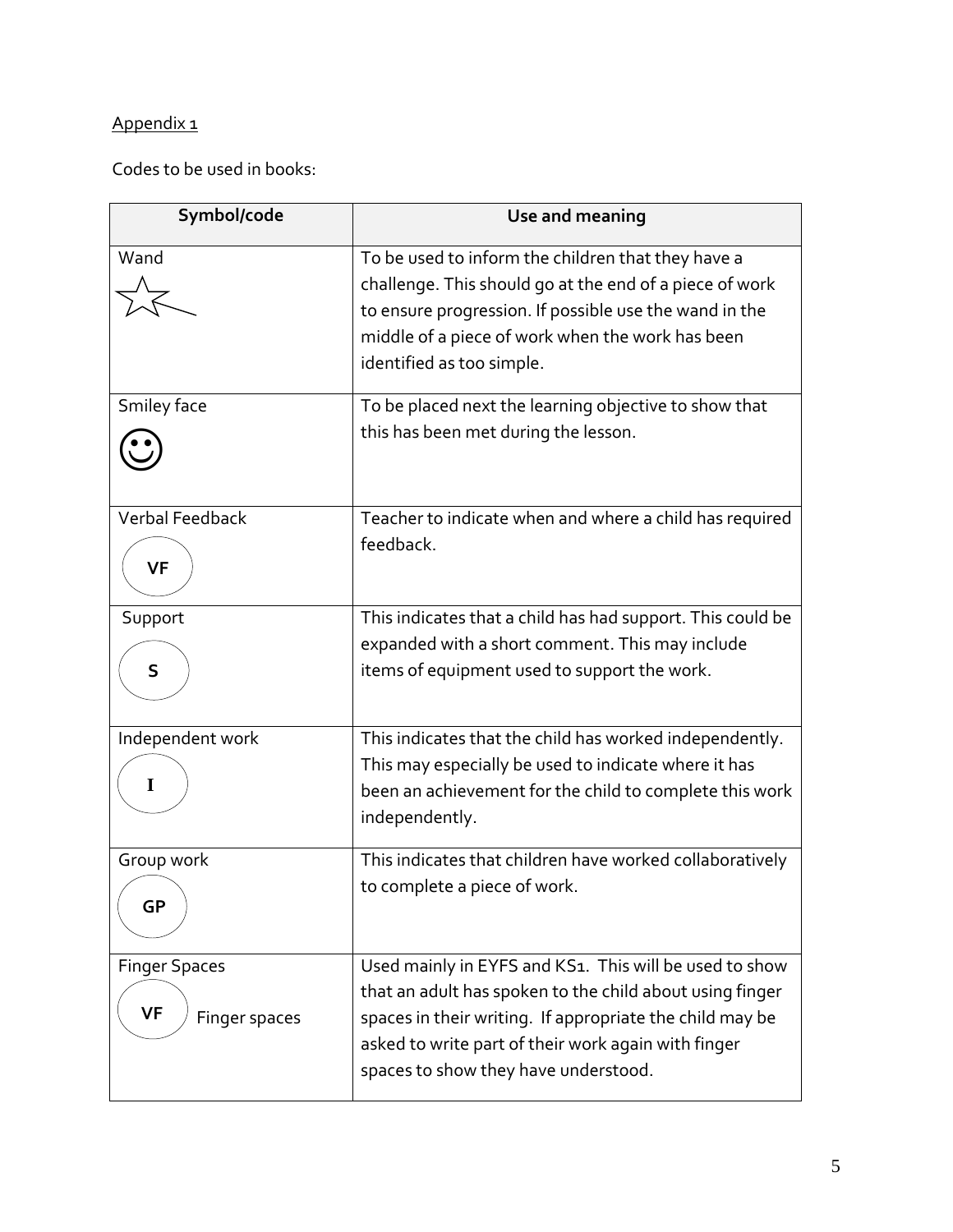Appendix 2 Margin Marking in EYFS and KS1

|           | <b>Margin Marking</b>             |
|-----------|-----------------------------------|
| Sp        | Correct a high frequency spelling |
|           | Missing capital letter            |
| $\bullet$ | Missing full stop                 |
| ှာ        | Missing question mark             |
|           | Missing exclamation mark          |

Remember to use your red marking pencil to complete your margin marking!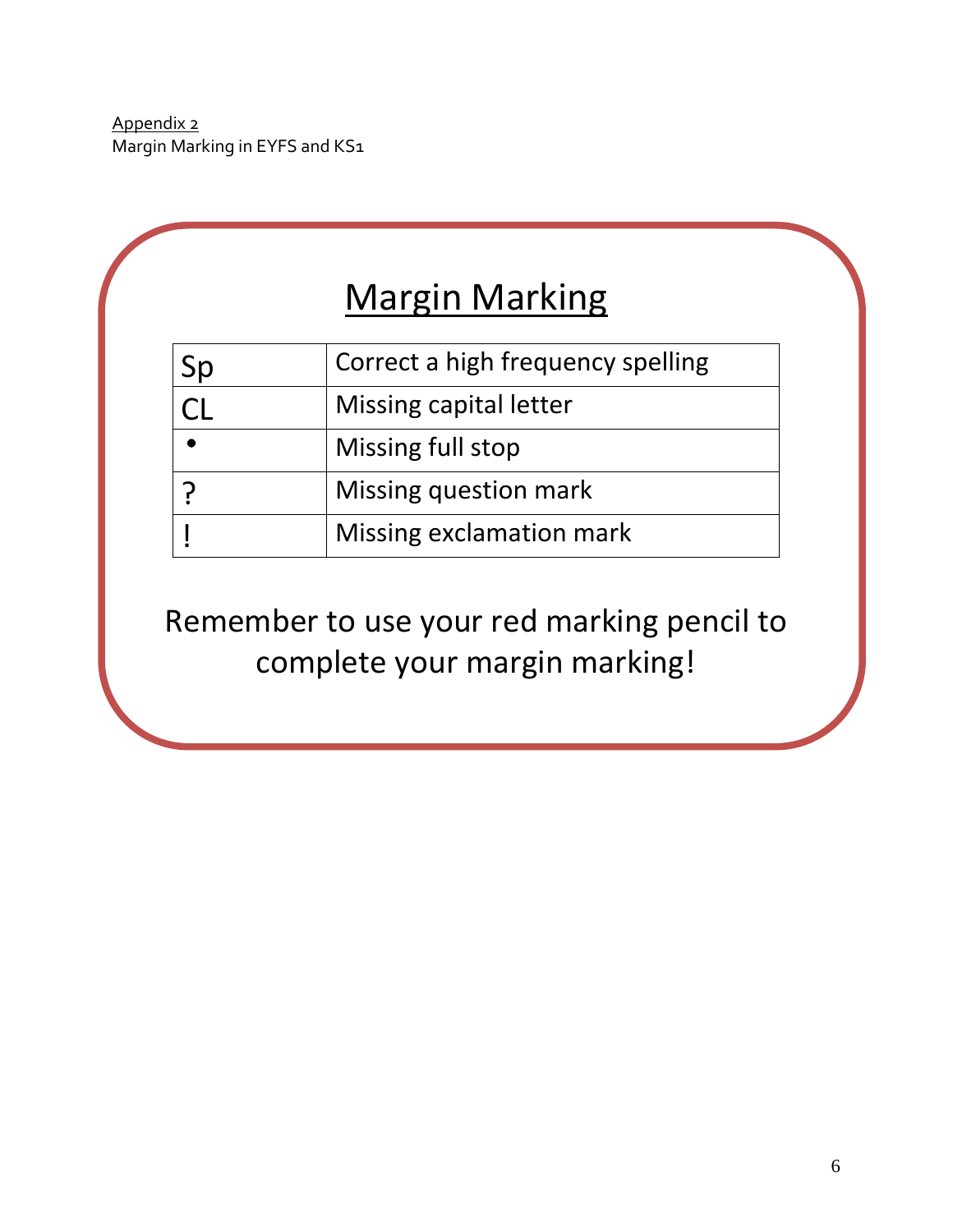Appendix 3 Margin marking in Lower KS2

| <b>Margin Marking</b> |
|-----------------------|
|-----------------------|

| Sp        | Correct a high frequency spelling |
|-----------|-----------------------------------|
| <b>CL</b> | Missing capital letter            |
| FS        | Missing full stop                 |
|           | Missing question mark             |
|           | Missing exclamation mark          |
| (1)       | Missing inverted commas           |
|           | Incorrect tense                   |

Remember to use your red marking pencil to complete your margin marking!